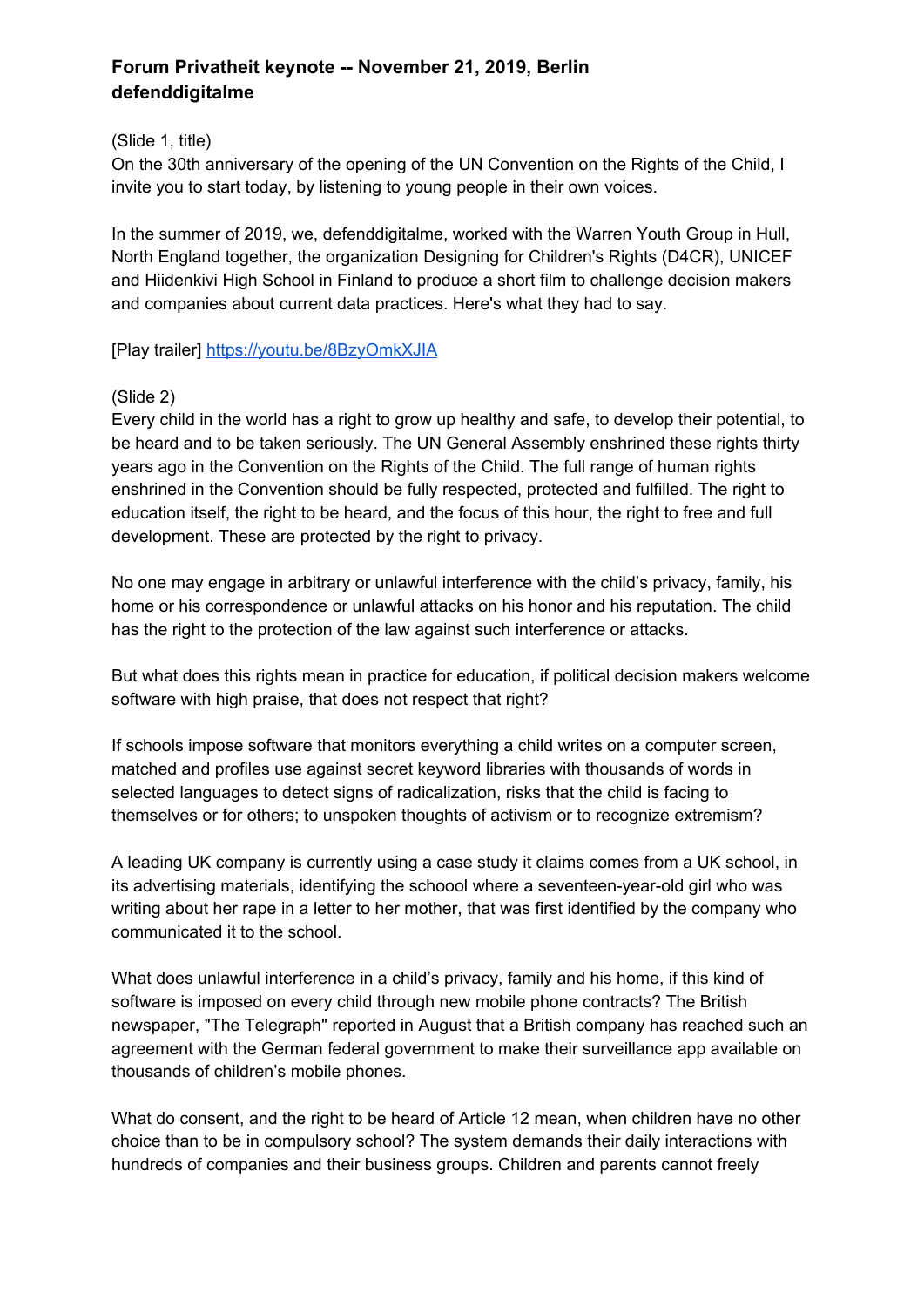choose or refuse to invite them into the life of their child and will often not know as a result, who tracks their behavior, profile or predicts their future performance; or who might be responsible for deciding what part of the curriculum your child is doing next, or not. What do the rights of the child mean if we do not respect them?

I would like to ask you to be the advocates who our children need so that they can lead their lives to the best of their ability, and can thrive into adulthood.

Yes, they need protection, which is talked about very often, and they also need the defense of their participation rights. And they need privacy.

I am the founder of defend digital me, a call to action to protect the rights of children to privacy. We are teachers and parents who are looking for safe, fair and transparent data processing in education, in England and beyond. The campaign is sponsored by the nonprofit organization Joseph Rowntree Reform Trust Limited.

In 2017, the English Children's Commissioner published a report entitled 'Growing Up Digital' and came to the conclusion that we are failing in our basic responsibility as adults to give children the tools to be agents of their own lives.

If the issue of managing our privacy is difficult for adults, it is even harder for children. Since one third of all Internet users are children, this is an urgent question.

For children, we need to address some of these urgent data management issues, to solve autonomy and the right to privacy now. We have to prevent the known harm children suffer today. And we have to be forward thinking, considering all of society, and the future of our state education systems over the next twenty years. And how we want to shape them together.

Children cannot put growing up on pause, while policy makers sort things out.

And while governments do little, companies are not only gaining ground, about what is done today, but also control the direction of travel. On privacy. On ethics. And they build the limitations, of today, and into the future, of what is possible.

(Slide 3)

"Education happens to be today, the world's most data-mineable industry by far," said the then CEO of Knewton, José Ferreira, in 2012, seven years ago.

In the meantime, millions of children started school. Have changed school changed. Left school. And they have no idea where their digital footprints have gone, in the educational landscape and in the world. No idea who knows what about them or how these data can be used in the future by third parties.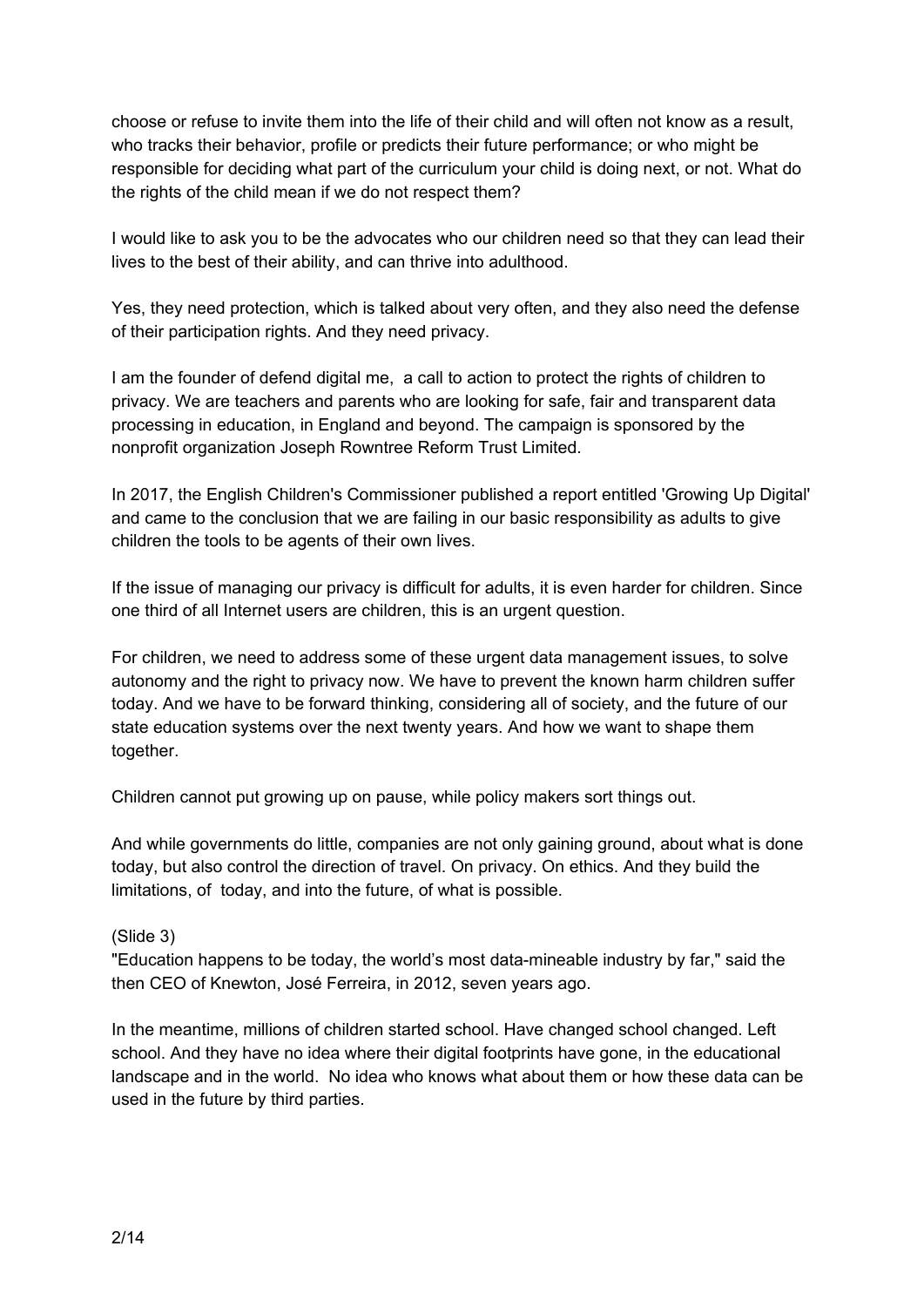But why, one might ask, is this such a big thing for education? We have long had data protection law, and we have an updated privacy law in the framework of the GDPR. (DSGVO).

# (Slide 4)

In 2017, the International Working Group on Data Protection in Telecommunications, the so-called Berliner Gruppe, recognised in its working paper on e-learning platforms, that, "The sensitivity of digitized pupil and student data should not be underestimated".

Most people have no idea what a day in the life of a child in education looks like. Well, here it is. An imaginary day, based on the life of one typical 11 year olds in England. Your own school day may look very different.

### (Slide 5)

But let's take a look, because the core activities in many educational systems are similar, from Harari to Hannover. From Helsinki to Hong Kong. On the iPad, on Chrome Books or on your own cell phone, children interact on a daily basis with hundreds of digital providers.

Each of the activities at the centre of this day I describe in this data wheel, are the core activities of data processing in a school.

Admissions system. Attendance and absence. Assessment. Behaviour management. Benchmarking between teachers, classes, schools, or the regions. Communications between school and home. Managing health and safety, human resources and staff, special educational needs, safeguarding, And that is all before most learning, lesson and homework delivery, timetables and IT administration.

And for a child all of that may touch them in a day through data that goes into, across and out of a core school information management system. That is data generated about them, not with them.

On top of that, add in all their own daily interactions.

- 07:30 At seven thirty a message arrives on Maria's and her parents' phone to remind them of a special event today.
- 08:30 At eight thirty she is walking across the patrol crossing and filmed on the safety officer's bodycam before showing up three times on the school entrance and playground CCTV as she walks toward her first tutor lesson.
- 09:00 By nine o' clock she has been registered on the school information management system as present, and goes to her first lesson.
- 09:15 By nine fifteen she has logged onto Google classroom, and silently the school web monitoring software starts up, matching every search term against a set of thousands of keywords that will trigger a system alert if found. Self harm. Mental health. Bullying. Stranger-danger. Terrorism. Her quick search for cliffs from the family walk she enjoyed that weekend, triggers a flag for potential suicide risk.
- 10:00 At ten o'clock she's asked to use a maths app on her own phone, a quick quiz to end the lesson. She enters her username and school email address and data of birth as verification. The teacher sees everyone's scores and progress on bar charts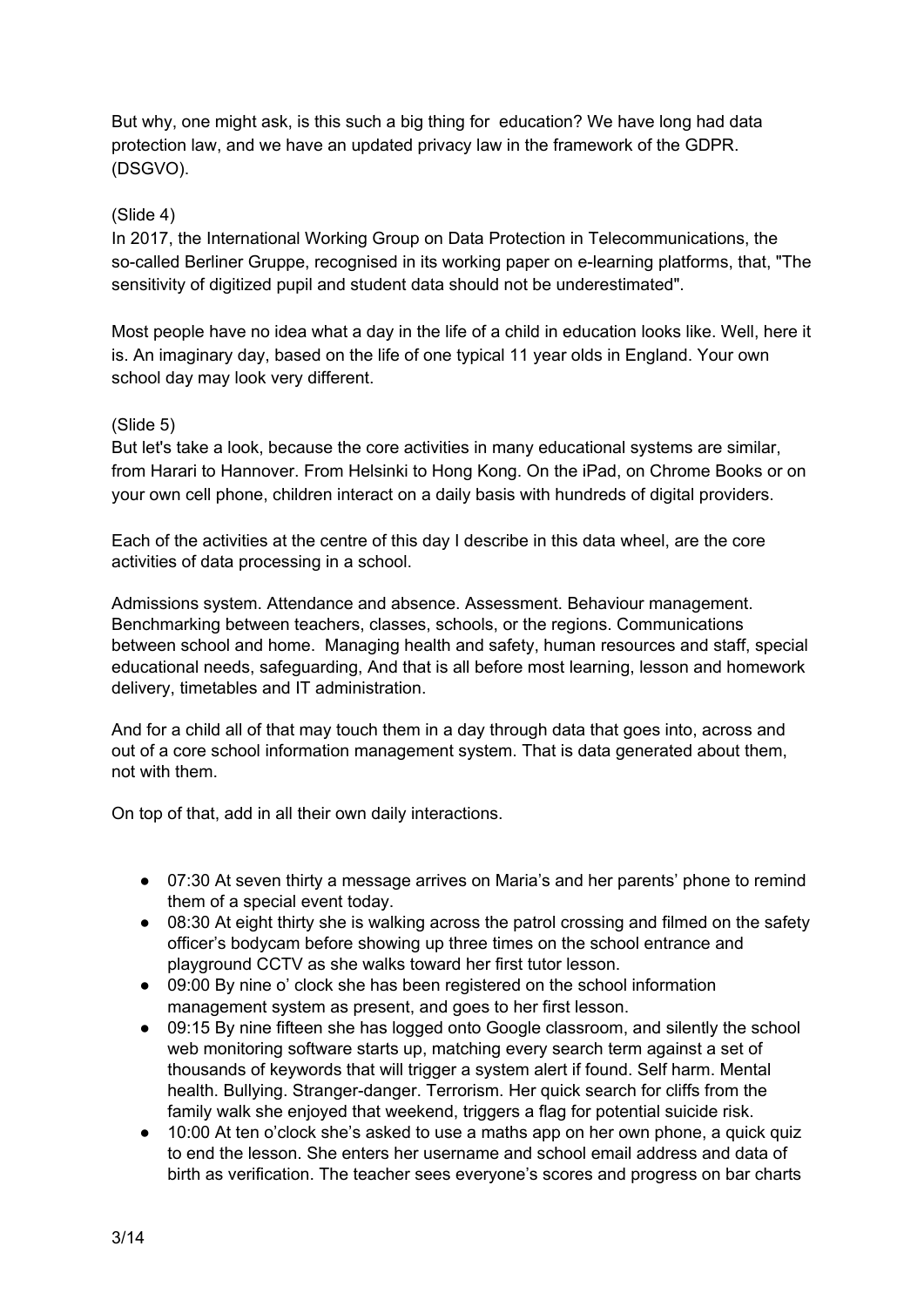on their own screen. Everyone who still hasn't logged in, is assigned a negative behaviour point, on the classroom behavioural scoring app.

- 11:00 Eleven o'clock and in science, Maria is logging into the new Ai led platform, watches a short film about gravity. She wasn't paying attention only gets nine out of ten on the multiple quiz choice: Watch it again, suggests the machine learning app, having recorded her mouse movements every two seconds. She cannot proceed to the next chapter without it.
- 12:00 She races out of the classroom as soon as the bell goes to be first in the lunch queue. Washing her hands just wastes time. At the front of the line for the cashless lunch she pushes her thumb into the machine to read her biometrics for the tenth time that week. Like Maria, every child in the long line behind her they must use it to only to buy lunch, but to borrow a library book.
- Before they leave school that afternoon, they will have logged into three more apps, including the foreign language app matching vocabulary to pictures, and the Reading app to measure the number of words they've progressed in their reading that week, and have to see the librarian if the profile over that month shows slowdown. The Google classroom platform will have their homework tasks and contents loaded up to download at home.
- At the after school football club their attendance is checked against their names from the school information management system provided details. Their sports changing space recorded on CCTV. Their team photo taken for the school website, social media pages, and local newspaper for the tournament news that weekend. Maria feels left out as she's the only one whose parents have said no to use of their photographs for marketing.
- 17:00 Crossing back across the playground again on CCTV three times, she uses her photo bus pass to get on the school bus, and get home.
- 18:00 At six o'clock, she logs back into Google classroom, uploads her homework, watches some YouTube video on gravity, maybe she finds it interesting after all, and all the time the web monitoring watching for signs of suicide. She's on a watch list now since this morning's system error. She just doesn't know it.
- 22:00 At the end of each day, the school information management system sends changes and new data to the regional authority database to match with welfare, health, policing records and build predictive profiles for interventions.
- Once a term, three times a year, it is all sent to the national database in the school census, where it grows in the National Pupil Database, now standing at over 21 million people in England, with a lifetime of education and sensitive data from age two to nineteen, so that government can benchmark your school's achievement, and later, joining the school records with university records your first employment earnings and or state welfare payments, they will determine how much our education cost the state and suggest it tells you which courses have the greatest economic return.

Maria doesn't know that yet of course. She's eleven. Her data are building the database about her that she will never see. Never have a chance to correct that error. Never know how much she may be shaping the state policy built on little more than a variety of teacher opinions and tests that measure little more than the picture of one day.

That is a fiction, but very close to my own daughter's everyday reality.

(Slide 7)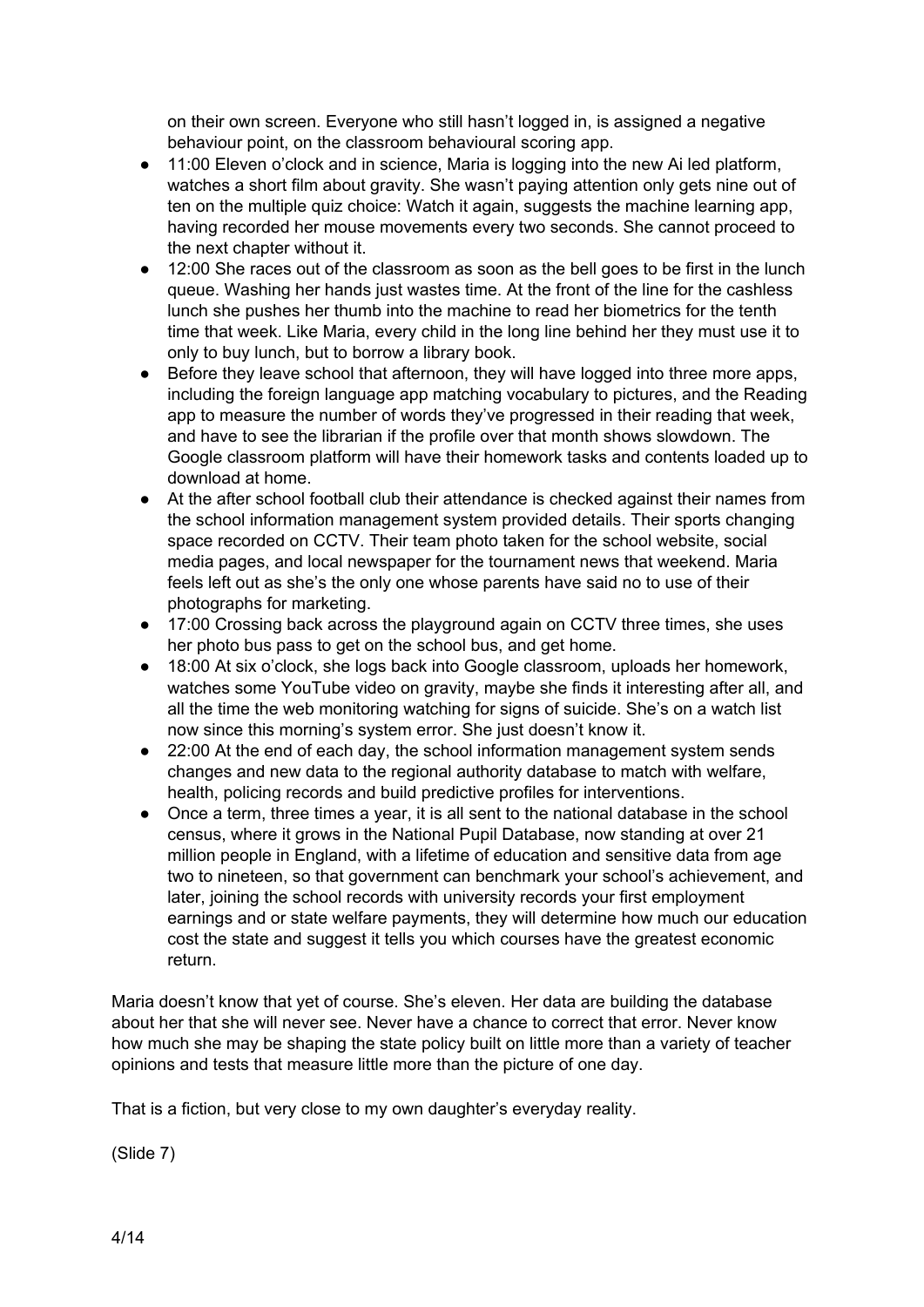"Children do not lose their human rights by virtue of passing through the school gates." UN Committee on the Rights of the Child. The aims of education (2001).

But the reality is that their rights are not even left at the school gate, they have been removed from her 24/7, 365 days a year by the state and the English school system. Schools are the gatekeepers not only for the State, but for thousands of third parties to gain access to millions of children's lives.

### (Slide 8)

We are also processing extremely sensitive data. In addition to data protection law, there is a requirement to ask for active consent to capture a child's biometrics in schools in England and Wales, under the Protection of Freedoms Act 2012, though it does not apply equally to children in Scotland and Northern Ireland.

Despite this, the collection of consent fails.

We carried out a survey through Survation, in February 2018, of one thousand and four parents of children aged five to eighteen, in the state education system.

We asked them if they knew what systems their child used in school? One quarter said they have no idea. Nearly 80 per cent had never heard of the national pupil database.

### (Slide 9)

Thirty-eight percent of those whose school uses a biometric system had not been asked for approval.

My co-director, Pippa King, started her own campaign almost ten years ago, Biometrics-in-Schools, as the school almost gives their little sons their fingerprints without their knowledge and permission. When she asked the Headteacher why, they said, we do not have to ask for approval. As a result, and after the work of many campaigners, new law was introduced in 2012, but it still fails in practice, because in practice there was no management of the changes. Zero training.

We declined this year for my ten year old. She went to big school. We had a conversation before hand with her, why we had chosen not to use the fingerprint system and how the alternative card worked instead. She understood and was happy to do this. The same as her older sister. Week one, the school lined up every child in the new year group. They were fingerprinted one by one, including my daughter, because she was too polite and timid to tell her teacher, they had made a mistake.

Children's rights at left at the door.

#### (Slide 10)

Consent does not work when behaviour is monitored and school staff choose to record it using an app that makes sounds for good or bad points, to praise or shame a child in front of their peers. The idea that stigma and shame are beneficial is problematic.

Even more clearly, if the teacher projects the whole class screen on the wall at the front of the room for the lesson.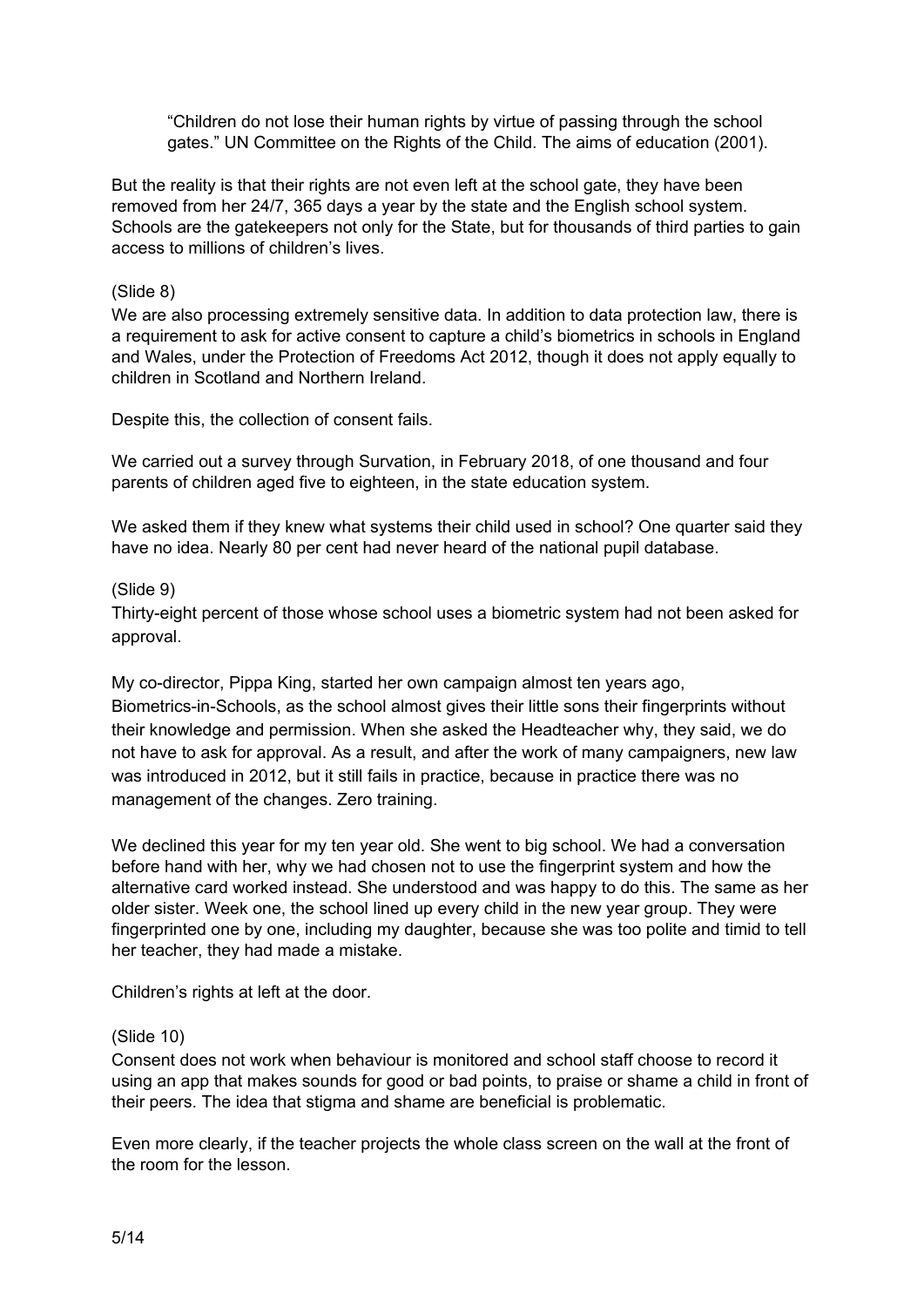Not only is Big Brother watching you, but your peer group. And the company, and their global company group partners. And their new owners, a U.S based private equity company.

#### (Slide 11)

Not only apps can be used to surveill whole class behaviour, but cameras too and how do you respect individual rights when policies affect the whole class?

This education trade magazine, Schools Week, reported this summer on a school in Birmingham that has installed cameras the size of a fifty pence, or a two euro piece. They monitor voice and movement as well as record film.

Gait analysis, will be the next big thing the company CEO has told me.

So where should the boundary be of being told what to do and having to accept it, conform or have no place at the school, with the rights of the child to education, and fairness when it comes to edTech policies?

Consent does not work for children in school.

(Slide 12)

Where does a school's right to determine which apps, platforms and policies it chooses, fit with the children's right to privacy, and to be free from exploitation?

Apps that monitor children's behaviour points may have strong terms and conditions about not reselling children's data. But they might also require that the school accepts click wrap agreements -- pre-packaged agreements designed by the company that cannot be changed by the school but have to be accepted or don't use the product --- and those agreements may include the use by the company of the parents' and child's email address to be able to send them additional content, to advertise that content and premium services perhaps even based on the child's behavioural history that the app has collected, or the location of the family based on the phone IP address. Or the cashless payment company may simply use the design of its home page to deliver a massive advert to the captive audience of parents to market its own daughter company, a child's online pocket management app.

Or we could take a look at a whole range of apps and platforms terms and conditions that commonly say, the school consents on behalf of the child, to the anonymisation of their data for data analytics and product improvement and further purposes in perpetuity.

And then consider that it is impossible for a school to really understand how many of these apps work. I was speaking with a colleague yesterday, from the Oxford University of Computer Science, Jun Zhao, worked with others on the assessment of nearly one million apps. Neary ninety percent of them were sending data to Google because of the analytics built in by design. And the developers might not even know the full extent of what their code does, when they borrow bits of design from other people's code, from code libraries, -- a bit like borrowing lego bricks from another model to make your own bigger and better -- and they might not fully understand what the implications are for their own end product. How can teachers be expected to understand all this and explain it to families?

On privacy. On ethics. On data minimisation. Consent does not work for children in school.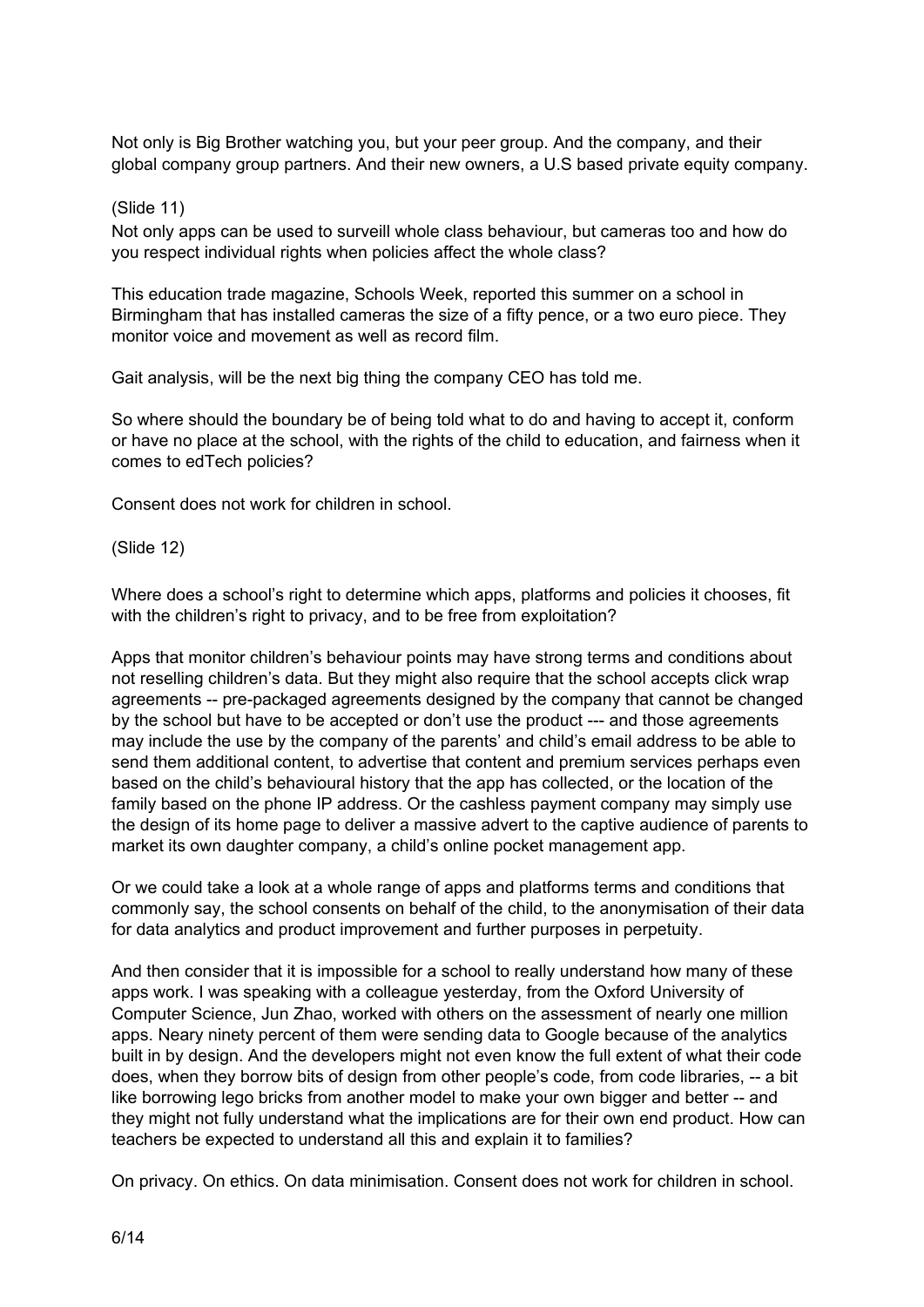# (Slide 13)

This manufactured consent is meaningless to children and families that must agree when the child starts school by signing a home school agreement. That provides consent to the invasive web monitoring programs that run in English state schools, that may monitor --depending on the company--, at home, may monitor your personal mobile phone behaviours, may take a webcam photograph on triggering the keyword, may create data that are used in a referral to the anti-terror Prevent programme, that may send sensitive personal data to the U.S. or be now processed by a Bahraini owned multinational corporate. That consent is to processing is being collected in a single sentence of fourteen words.

"I understand that the school monitors the use of digital technologies by all users."

# (Slide 14)

"The price of innovation does not need to be the erosion of fundamental privacy rights." (Elizabeth Denham, ICO, 3 July 2017, findings on Google DeepMind and Royal Free Hospital unlawful processing of health data for the company's product development)

# (Slide 15)

What happens then, if we all agree, there is insufficient legal basis for data processing for these kinds of invasive practices, and regulators do their job and enforce? What difference does that make?

# (Slide 16)

Let's look at the recent case studies of Facial Recognition in schools. First in Sweden.

The Swedish Data Protection Authority argued this summer, that consent can not be applied since students and their guardians cannot freely decide if they/their children want to be monitored for attendance purposes.

When examining if the school board can rely on any of the exemptions listed in Art. 9 (2), the supervisory authority found that this was not the case.

The found that facial recognition processing activity was one with high risks since new technology was used to process sensitive personal data concerning children.

And in the view of the authority, the school board was not able to demonstrate compliance with Art. 35 GDPR and that the school board was required to consult the authority in accordance with Art. 36 (1) GDPR.

This was unlawful, despite the fact that the systems were not Internet connected, devices reportedly secure, and that importantly, families were asked for consent.

The vital finding, the only one that can protect children's rights in these circumstances given the deep power imbalance between the school and the child or their family, is that consent is not valid in such an educational setting.

(Slide 17)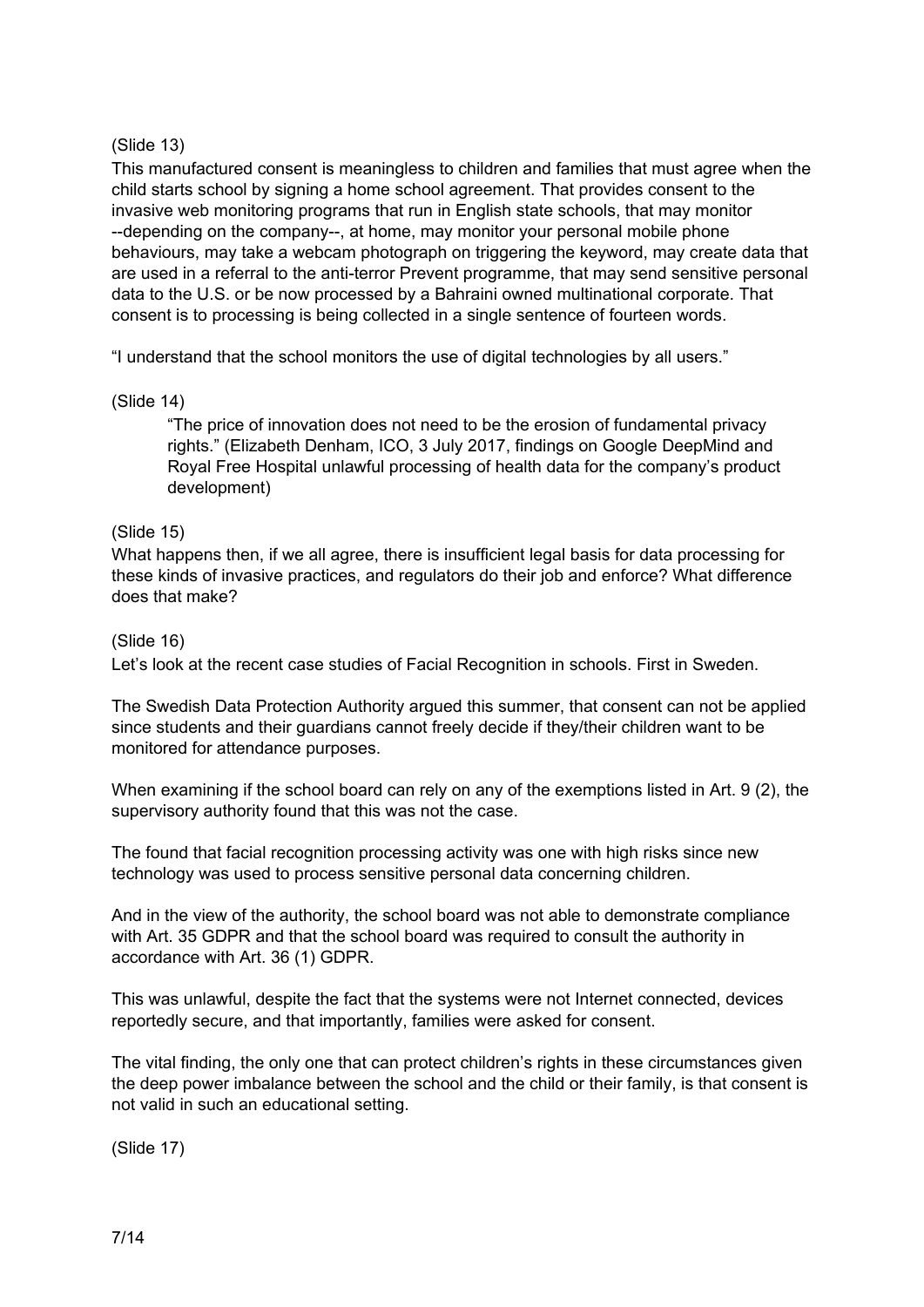The CNIL in France has followed suit, saying that the schools in the south of France demonstrated a failure of fundamental principles of data minimisation, proportionality and necessity. A vital decision not only for school children, but for everyone, given that their government intends facial recognition to be used nationwide on the streets, which I implore you to revolt against with all your might.

Facial recognition has no respect for anyone's "private and family life, his home and his correspondence, even if subject to certain restrictions that are "in accordance with law" because everyone, without choice is subjected to it.

The principle of "necessary in a democratic society" means a right to be free from interference and that interference may be invisible but its chilling effect will be felt most on communities already disproportionately under surveillance by the state -- people of colour, foreigners, gypsies and travellers, women and children.

### (Slide 18)

Where else has regulatory enforcement begun? In Norway, it was insufficient technical and organisational measures to ensure information security in a home school communications app. And there are plenty more of those kinds of apps.

So it can make a difference, but so far, only in individual school cases, not across the sector.

(Slide 19)

So much for the effects on individuals and collective rights.

What about the impact on the collective public good and commercial profit?

For a variety of motivations, there is a rapid growth of commercial actors and emerging technologies in the global edTech market, propagated not only by angel investors and tech accelerators in US and UK English language markets, but across the world. Estimations of market value and investments range widely, from \$8bn as noted in a UNICEF paper on rights and participation, privacy and right to reputation, to research from Metaari, 'The 2018 Global Learning Technology Investment Patterns: The Rise of the Edtech Unicorns', that suggested that Chinese edtech companies were the majority recipients of global edtech investment in 2018, snapping up 44.1% of a total \$16.34bn market spend.

At the same time, under the global pressures to deliver low-cost state education, and marketisation, the infrastructure used to deliver state education and the children in it, are exposed to commercial 'freeware', software that companies offer at no cost, often in a non-explicit exchange for data.

### (Slide 20)

Natasha Singer writing in the New York Times in May 2017, described how Google took over the classroom.

"In the space of just five years, Google has helped upend the sales methods companies use to place their products in classrooms. It has enlisted teachers and administrators to promote Google's products to other schools. It has directly reached out to educators to test its products — effectively bypassing senior district officials.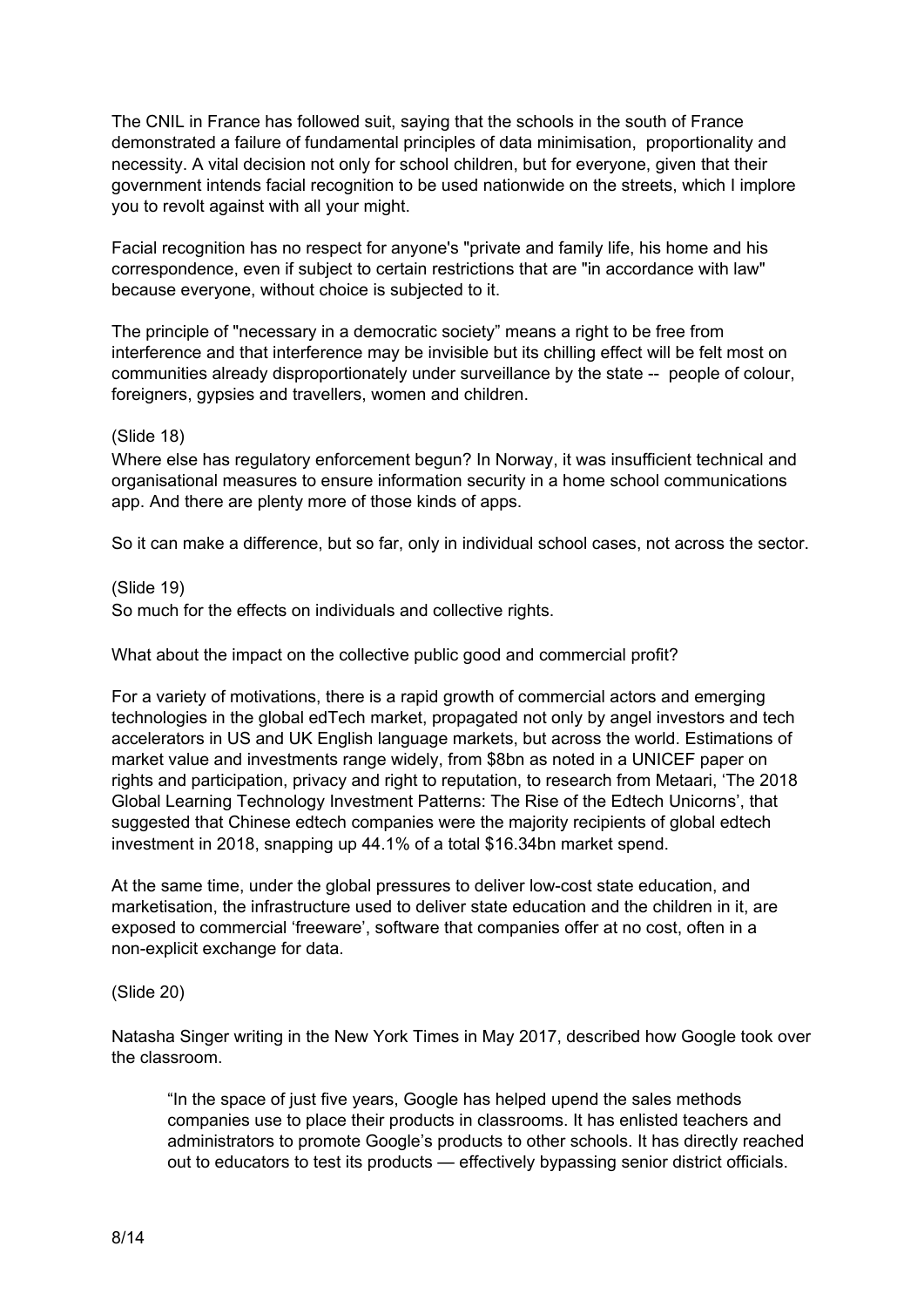And it has outmaneuvered Apple and Microsoft with a powerful combination of low-cost laptops, called Chromebooks, and free classroom apps.

Today, more than half the nation's primary- and secondary-school students — more than 30 million children — use Google education apps like Gmail and Docs, the company said. And Chromebooks, Google-powered laptops that initially struggled to find a purpose, are now a powerhouse in America's schools. Today they account for more than half the mobile devices shipped to schools."

You capture staff training, you capture the structure of the curriculum and the route to deliver it. You capture the procurement by evading it with freeware. You capture the delivery and the physical infrastructure and platforms upon which the education system is delivered to millions of children you build yourself a gateway to control of the education system in a whole country. And then you copy it across countries across the world.

Google knows what content teachers create, and they have the capability to know how long a child takes to read it.

Google is driving a philosophical change in not only the delivery of state delivered education but its purpose— prioritizing training children in skills like teamwork and problem-solving while de-emphasizing the teaching of traditional academic knowledge.

Why focus on knowledge after all, if your company has turned its search term to looks for knowledge online, into the action of doing so? Google has turned its company name, into a verb.

In English, teachers and children alike, will say, "I don't know the answer to that, but I can Google it, to find out."

If you are only catching up to this now, it is not too late, but you must act to ringfence the purpose of public schools. Is it to create knowledgeable citizens, with a capacity for and love of learning, to allow the full and free development into adulthood or is the central purpose to produce digitally skilled consumers who only know how to live with Google at the centre of your everyday, and for life?

The skill sets are not mutually exclusive or a zero sum game, but who decides what the rules are?

(Slide 21)

Right now, the decision makers are the developers and company owners shaping what apps content look like, how far they are permitted to do to nudge a child's behaviour, how do they affect a child's mental health, how they shape the personalised curriculum, how they judge a child's performance, how they judge a child's Internet search intent, and what adverts they show or data analytics they collect and process -- all these decisions are dependent on companies that are subject to change of control at no notice, through sales, mergers, private equity and takeovers.

The numbers of actors involved in the everyday data processing in a child's day, year, and lifetime is very hard to visualise, due to their large volume.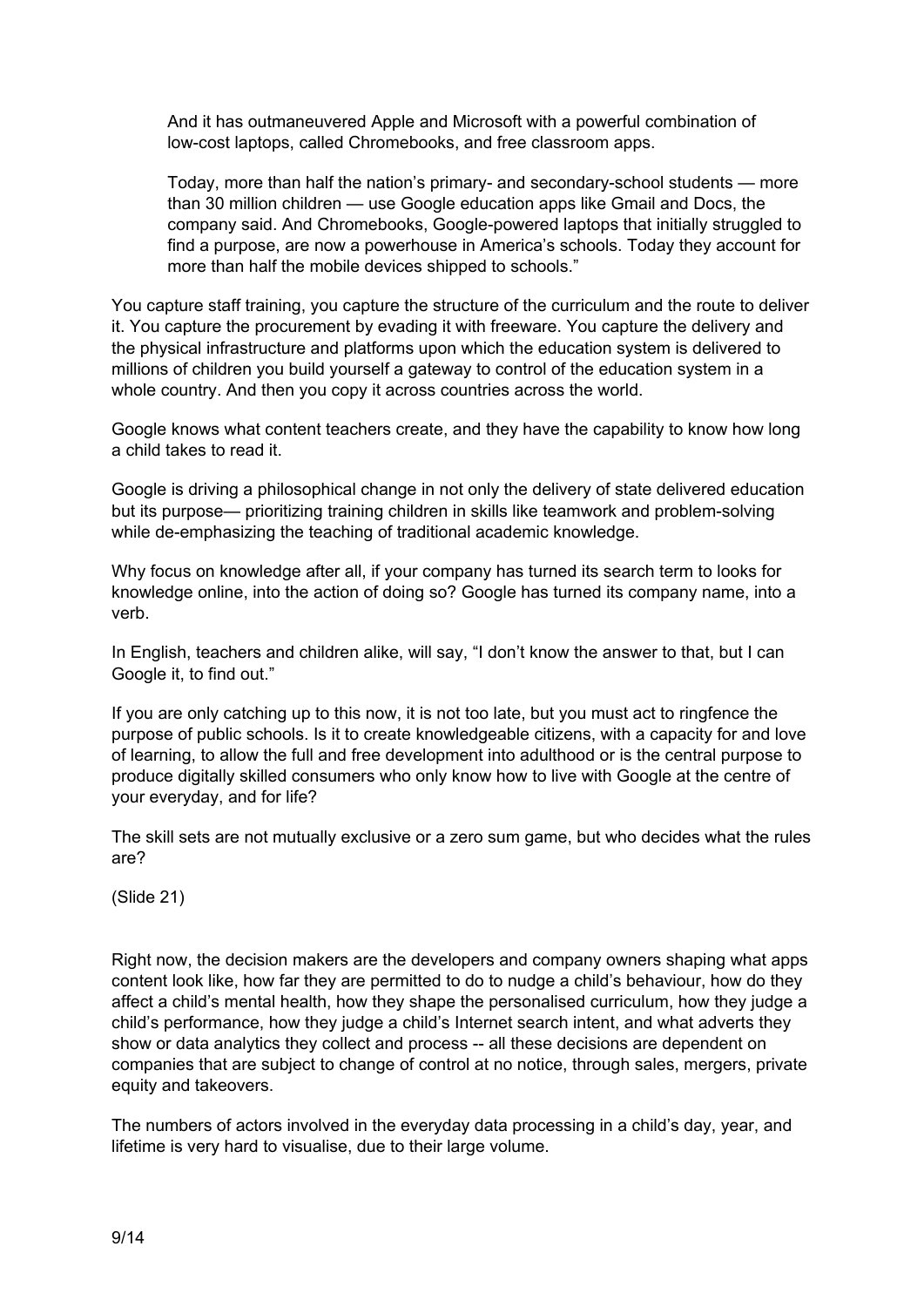For a variety of motivations, there is a rapid growth of commercial actors and emerging technologies in the global edTech market, propagated not only by angel investors and tech accelerators in US and UK English language markets, but across the world.

Estimations of market value and investments range widely, from \$8bn to research from Metaari, 'The 2018 Global Learning Technology Investment Patterns: The Rise of the Edtech Unicorns', that suggested that Chinese edtech companies were the majority recipients of global edtech investment in 2018, snapping up 44.1% of a total \$16.34bn market spend.

At the same time, under the global pressures to deliver low-cost state education, and marketisation, the infrastructure used to deliver state education and the children in it, are exposed to commercial 'freeware', software that companies offer at no cost, often in a non-explicit exchange for data.

Insufficient training and change management often accompanies the introduction of new technologies, with insufficient learning materials and under-qualified teachers when it comes to assessing tools on the question of data processing.

### (Slide 22)

In an experiment in the City of Espoo, Finland, in cooperation with the company Tieto, Artificial Intelligence was applied to analyse health and social care data linked with early years education from 2002 -2016. (Automating Society: Taking Stock of Automated Decision-Making in the EU. AlgorithmWatch 2019)

The predictive nature of such surveillance applied to early interventions could have significant impact and inadvertent consequences from an early age.

Yet we don't even know often if these products work, except from the company's own marketing.

"What is meant when organisations apply 'AI' to a problem is often indistinguishable from the application of computing, statistics, or even evidence. The usage of the phrase has become so laughably ambiguous and general, it is almost like saying that to solve an urban infrastructure problem, one must 'apply power tools'…(Michaeal Veale, UCL, London 2019)

Artificial intelligence can also be used for low level decision making, such as assigning class seating plans based on the recording of children's behaviour data, analysed in opaque ways to determine room layouts optimised for behaviour.

The scale, speed and simplicity of data transfer has been exponential since the creation of the Internet and world wide web, while data storage cost has fallen. The barriers to data access, copying and distribution have been diminished through easier accessibility, and with it the protections offered to data subjects in practical terms, have failed to be respected by companies and institutions.

The potential global implications for the security and stability of the state sector education infrastructures, the personal costs to children in terms of privacy, and effects of habitualisation and normalisation, may last a lifetime for this datafied generation.

How do we build a rights respecting environment for life?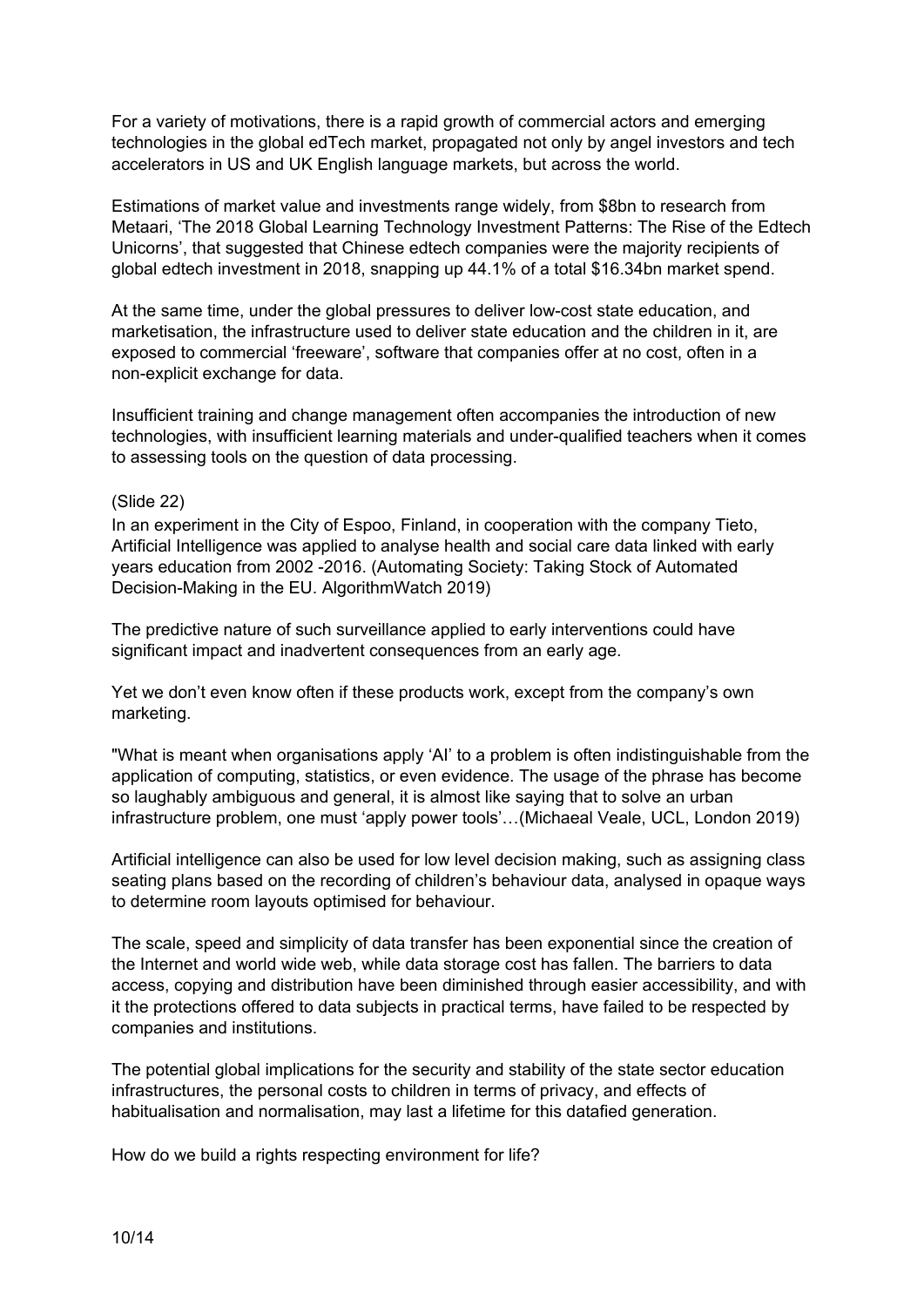## (Slide 23)

Because what is next? The next generation of technologies are already messing with the next generation of children in ways that we do not understand.

We are failing to ask the right questions of policy makers and companies.

## (Slide 24)

In 2013, when our then UK Education Minister Gove and his Department for Education advisor Dominic Cummings were talking about social mobility and genetics, and Boris Johnson wrote about it in the press, the geneticist Professor Plomin was invited to the Education Select Committee to talk about the underachievement of white working class boys. Some take the proposed implications for education, very seriously.

Brain scanning tools. Social, emotional behavioural detection. Thought control and genetics. This is not the stuff of science fiction but already in some of our children's classrooms, and with the aim of altering our children's minds and behaviour.

The work of Ben Williamson of Edinburgh, questions this, and is something you must look out for and read if it is an area of interest.

In the face of these advances in the volume and velocity of data collection and transfer, and the next level of technologies already with access to children in the classroom in trials, there is an urgent need for regulation to support rights in practical and meaningful ways. And while some things should simply be regarded as too invasive to use, we must make sure it is not too narrowly technology specific since the new thing will be just up ahead.

Lawmaking and procurement at all levels of government must respect the UNCRC Committee on the Rights of the Child General comment No. 16 (2013) on State obligations regarding the impact of the business sector on children's rights.

*"a State should not engage in, support or condone abuses of children's rights when it has a business role itself or conducts business with private enterprises. For example, States must take steps to ensure that public procurement contracts are awarded to bidders that are committed to respecting children's rights. State agencies and institutions, including security forces, should not collaborate with or condone the infringement of the rights of the child by third parties. States should not invest public finances and other resources in business activities that violate children's rights."*

The changing landscape of what is permissible, what is possible, and what is acceptable in education is being tested on our children.

For companies,three years to trial and bring a product to market, or to discover the efficacy or pedagogy of an edTech tool is or is not working well, could be a short time, but it could be more than a quarter of a child's lifetime in compulsory education.

There is little requirement in procurement, to find what is pedagogically sound and what is developmentally appropriate, it is not part of overall edTech risk assessment.

Assessment of risk in data processing is not a one time risk at the start of data collection, but is spread across the life cycle of data processing. Indeed some of the most significant risks may be delayed to discover only in the future adult, or be in how it changes behaviour. That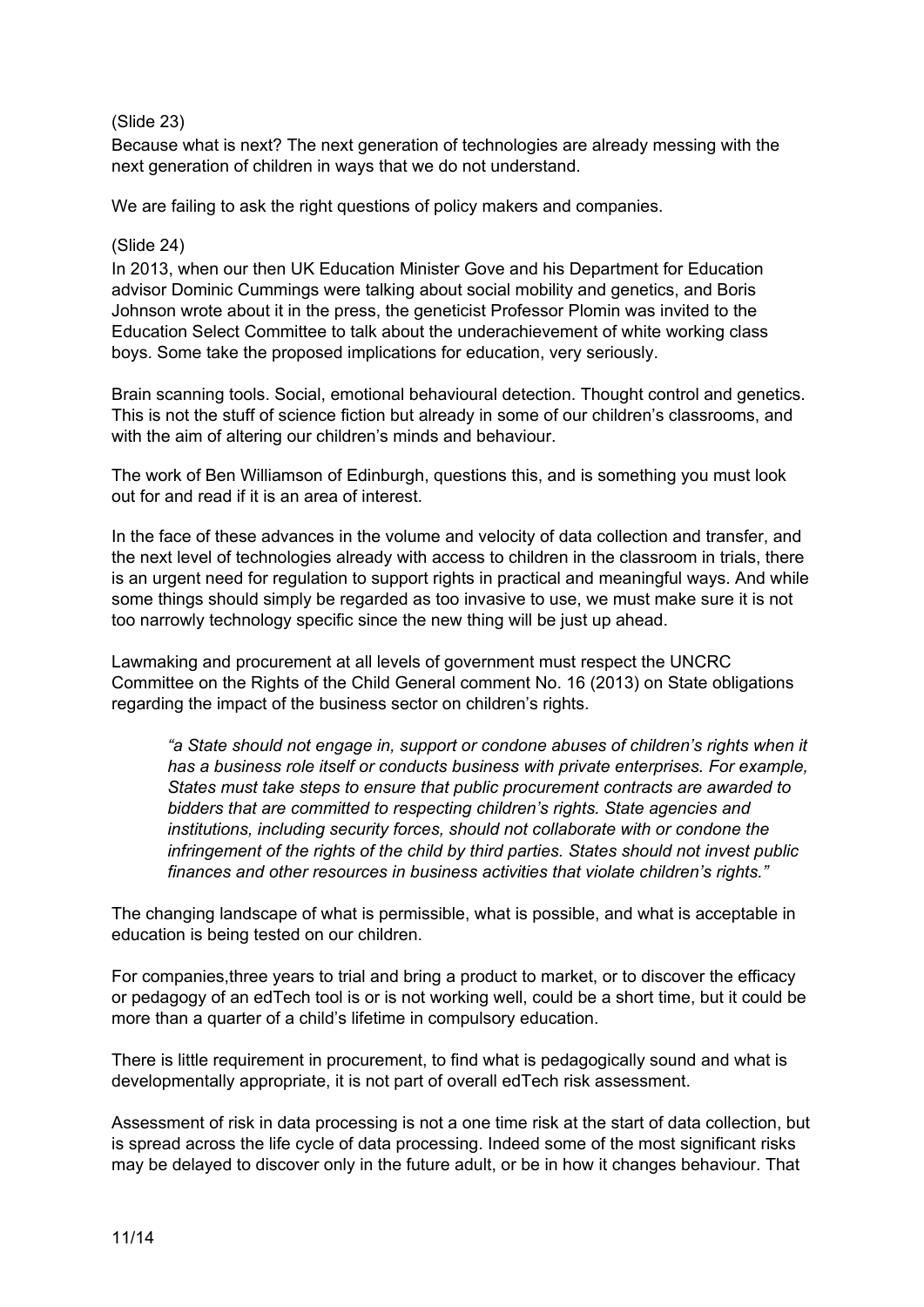should be reflected in the assessment carried out, and the information given to children and families as a result, at the start, during, and at the end of their personal data processing. This would increase informed processing and raise controllers awareness of their accountability role and for risk.

Some are keen that Data Protection Impact Assessments about children must be tailored to them. For example, the Danish Institute for Human Rights, as they wrote in 2016, and yet these assessment must also adequately explain passive data collections and risk. Invisible information about a child whilst in school (RFID, beacons, virtual assistants in the classroom and Internet Connected Things) can create a vast digital footprint that neither the family nor child nor even the teacher may have actively provided.

Arguably risk assessments should be thorough and technical documents with summary explanations of functionality and risk that can be extrapolated into lay terms. Data impact assessments must become routinely integrated into procurement processes.

Adequate data protection, privacy and ethical impact assessment must become embedded in the introduction of any technology and require appropriate levels of knowledge and training. But it cannot be left to individual schools and teachers to do this adequately.

### (Slide 25)

Consent and contract terms must be rethought in the context of education.

### (Slide 26)

Only by reshaping the whole process, will we have any chance of meaningful policies that restore the power balance to schools and to families, and restore schools to a strong position of data controllers and delegate companies to data processors with much stronger controls than today, on what they are permitted to do in terms of data processing and trial and product development. That infrastructure may not exist, but we need to build it.

This is a case study of how it is done in the U.S. governed by FERPA law. It is imperfect and still results in too many privacy invasions, but it offers a regional model of expertise for schools to rely on, and strong contractual agreements of what is permitted for processing. Schools are data controllers and processors cannot change terms and conditions mid way through the year, without agreed processes for notification and reasonable terms of change or to end the use of the product. Families get a list at the start of each school year (or every start with school moves) to explain all the companies their child will be using. They consider this consent, which it is not, it is simply acknowledgement -- but crucially in addition parents retain the right to object, and schools are obliged to offer an equal level of provision via an alternative method, so that objection is not to the detriment of the child. What I would want to see as well, is end of year reports, to say this is what we actually did. The model is imperfect, but we could build on this and do better.

### (Slide 27)

We can also do simpler things first. Such as standards and expectations on data security using statutory Codes of Practice. (Art. 40 GDPR / DSGVO).

(Slide 28)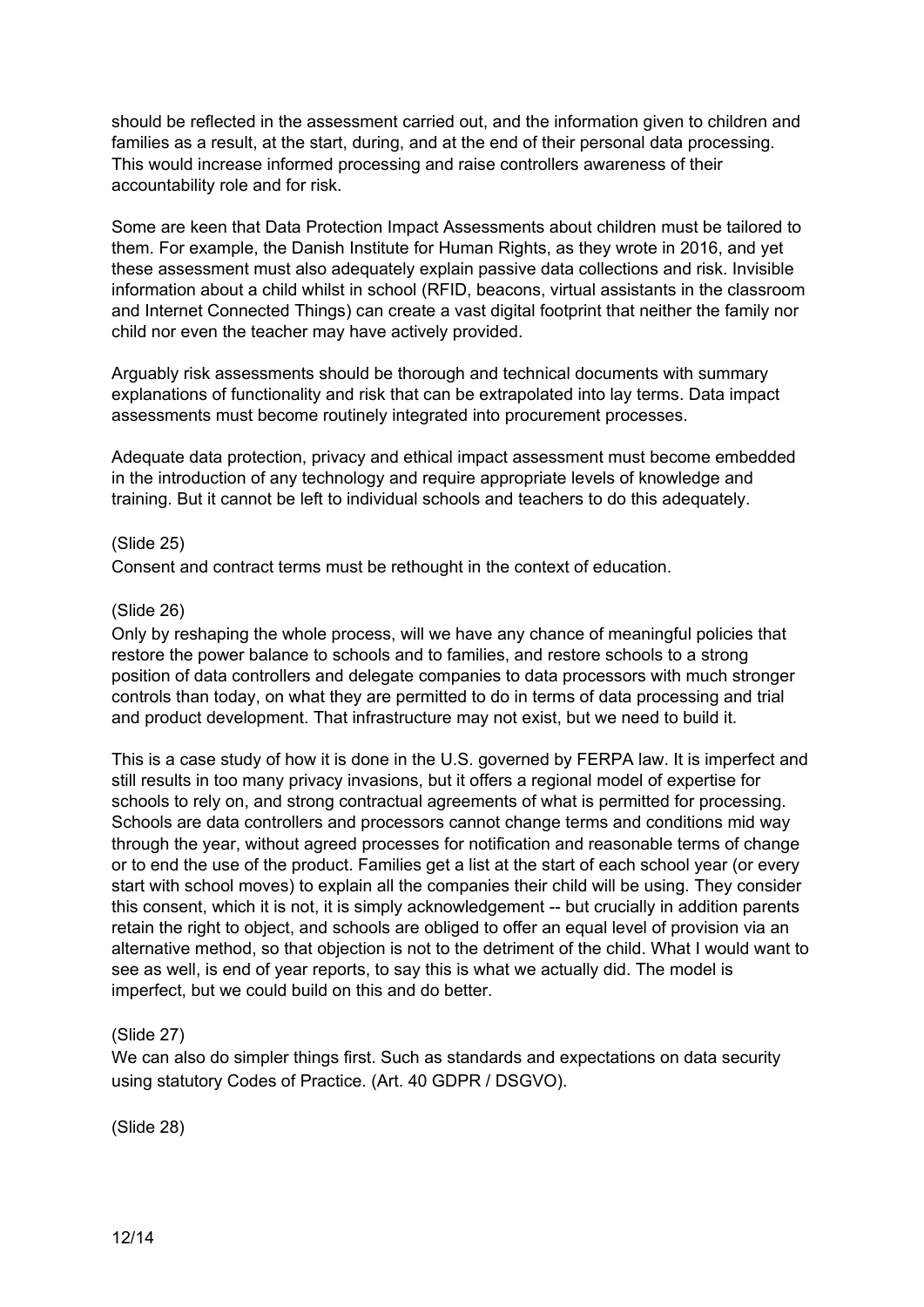The direction of travel advocated for by Pearson and other companies, including the EdTech community and govt multi million funded hothouses to find evidence of the value of edTech — is accompanied by the cry for more data, on every child, at all times.

Put all these things together and get them wrong: poor data based on opinions and bias, unethical applications and uses by third-parties, and using these data at scale for Machine Learning and AI, prediction, punitive uses of population wide data without transparent oversight and access by the individuals, increasing the volume of data collected and lowering the age at which we do — we are going in the wrong direction.

And we are already seeing push back from parents. Most recently from China on brain scanning headbands. Growing awareness of data misuse will lead to a growing number of data collection boycotts, such as that led by Against Borders for Children (UK) (2016-2018) against nationality data as a result of pupil data use in immigration enforcement. Or look at the Parent Coalition for Student Privacy, (US), that shut down Bill Gates plans for InBloom, in 2012-14.

When the U.S. online Summit Learning program imposed Silicon Valley, commercial tech-centric models into public education in Kansas in 2019, there was fierce pushback from parents.

If this generation is not to be held back by the data burdens of their past, but should have the freedoms needed to shape it, then children must be able to exercise their rights in education in a way that is not detrimental to their own and their collective future.

Where does this mean that we need to change, to restore the balance of power back to schools and to what families expect from the school? It would need to be radical across the whole process.

This involves changing current practices on

- Reducing the investigative burden,
- Children's agency,
- The role of families,
- The role of school staff,
- A model management framework not consent,
- Procurement,
- Automated decisions, profiling, and AI,
- Horizon scanning on new technology,
- The permanent single record,
- Representation and remedy,
- And lifetime accountability for the data cycle.

#### (Slide 29)

The public climate towards commercial exploitation is changing, as awareness has grown for example of Facebook data misuse, and the tolerance for interferences with our privacy rights is diminishing. The public expects better. The only reason we have not yet seen more backlash in schools, is I believe lack of awareness. But when that comes, we need to be